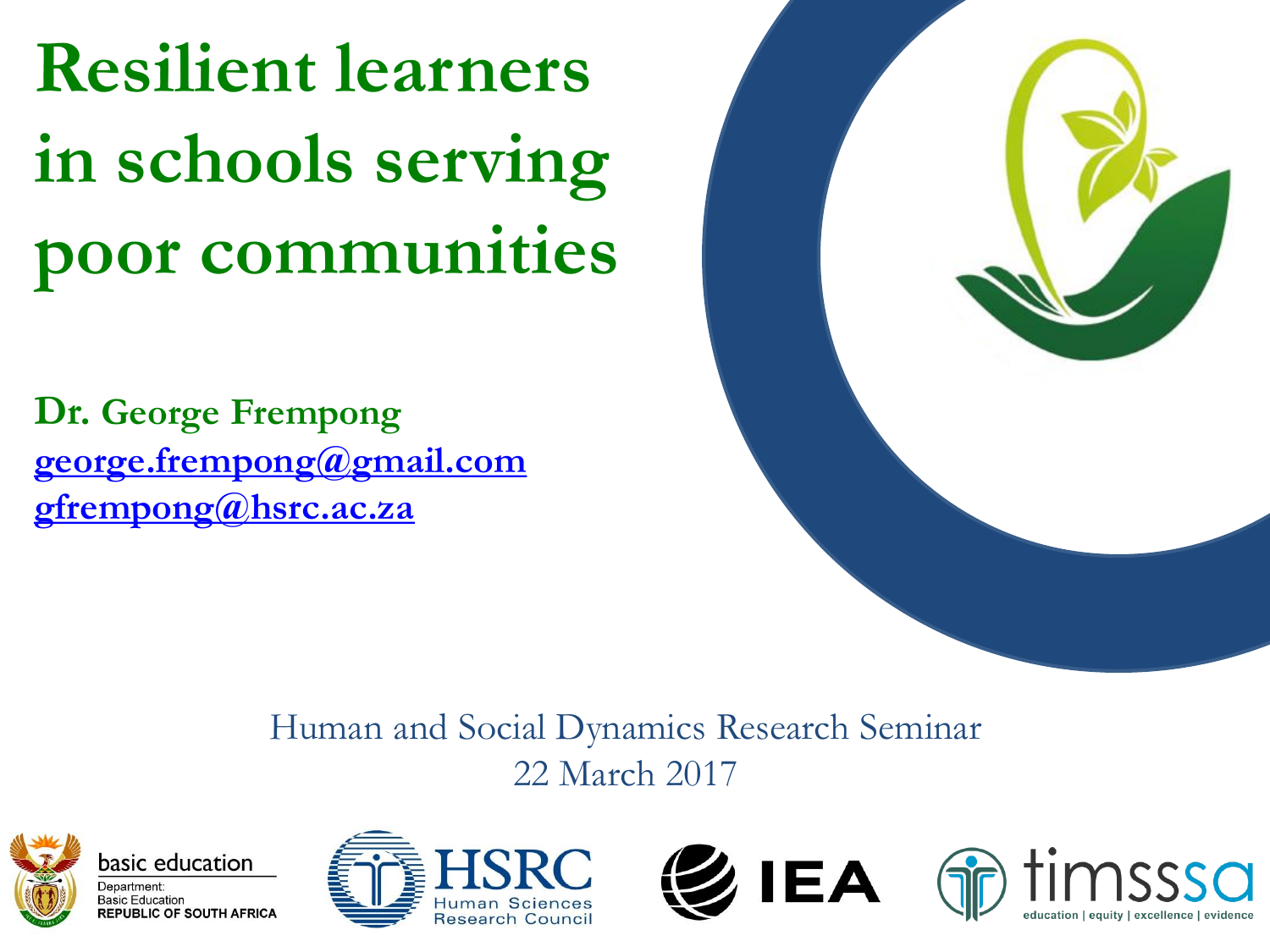# Background

- Education for All—MDG led to access to education for most children in the developing world.
- Quality of education for most children below expectation
- In most education systems, schools are highly segregated by poverty (most children from poor families attend schools with limited resources)
- In South Africa, quintile and no fees school system design to address this problem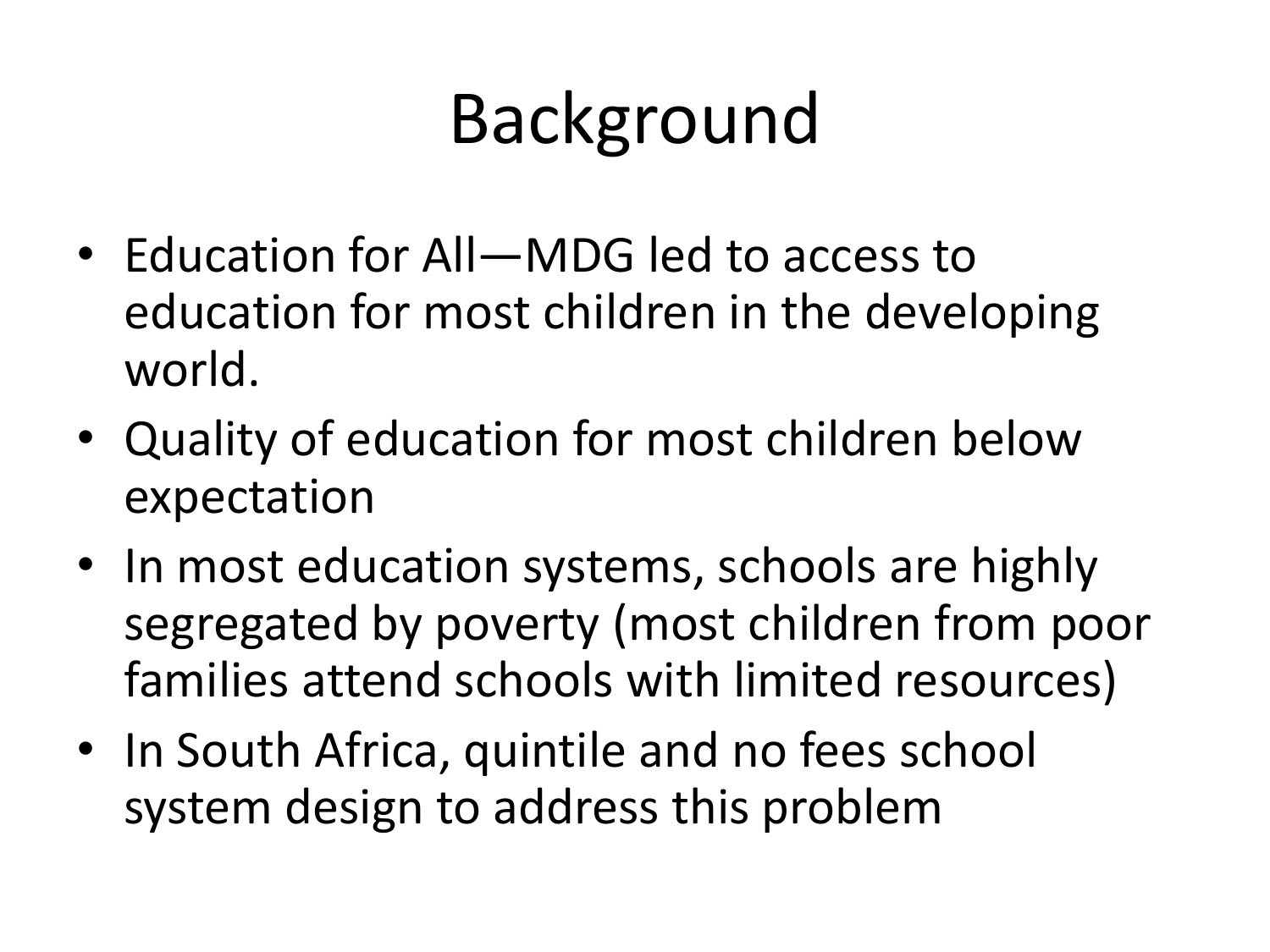### Quality Education Dream

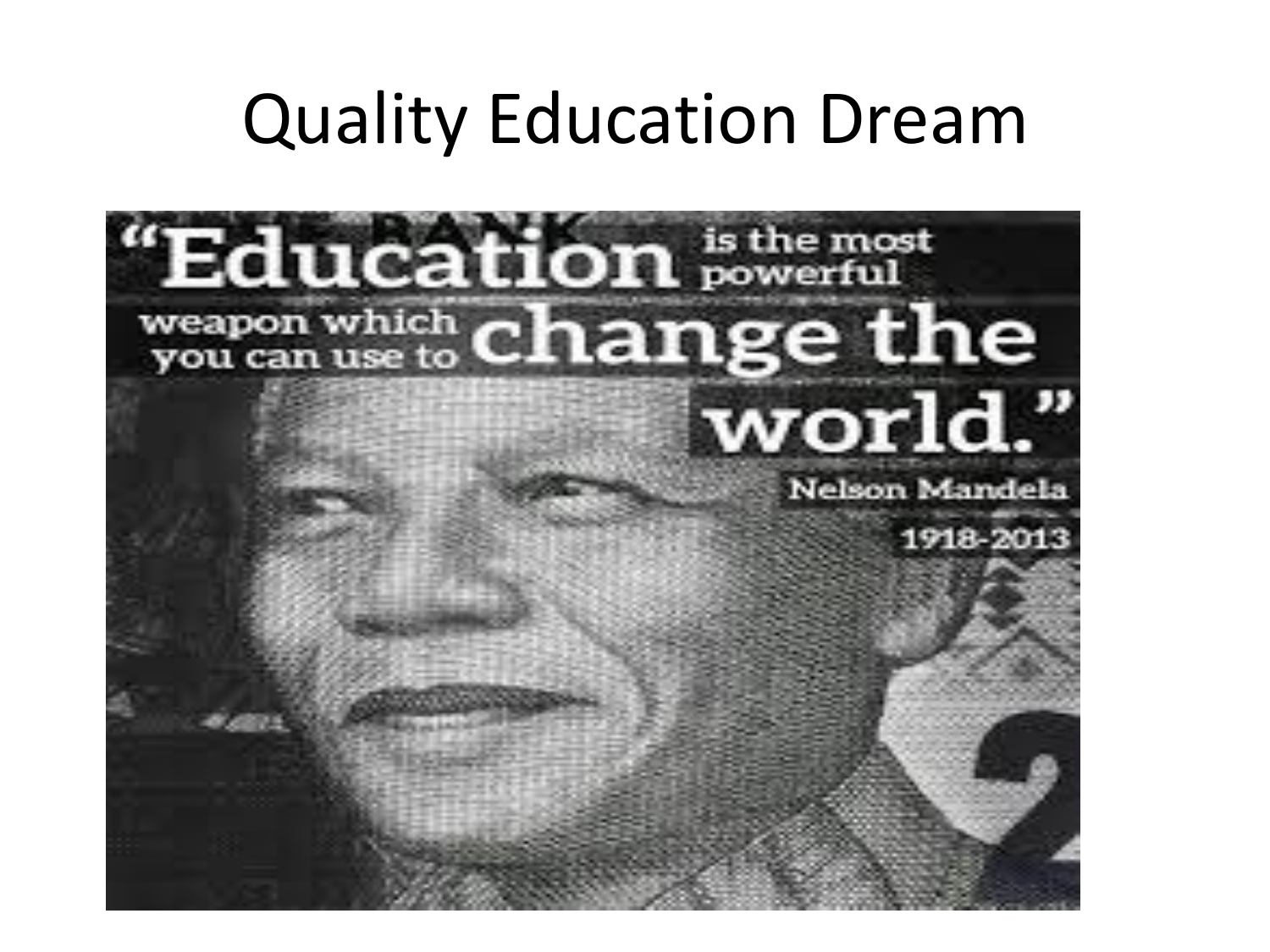# Resilience

- $\lozenge$  **Most children from poor households attend schools** located in poor communities with limited resources (double jeopardy—Frempong &Willms, 2002).
- Exemplary schools-successful schools serving poor communities (work in South Africa—NRF funding)
- ❖ Resilience-learners achieving success despite their socioeconomic vulnerabilities
- $\dots$  schools serving poor communities likely succeed if they have the capabilities to create a learning environments that protect learners from their risk factors (vulnerabilities) and allow them to concentrate on their learning (Bernard, 2004, Nicol, 2014).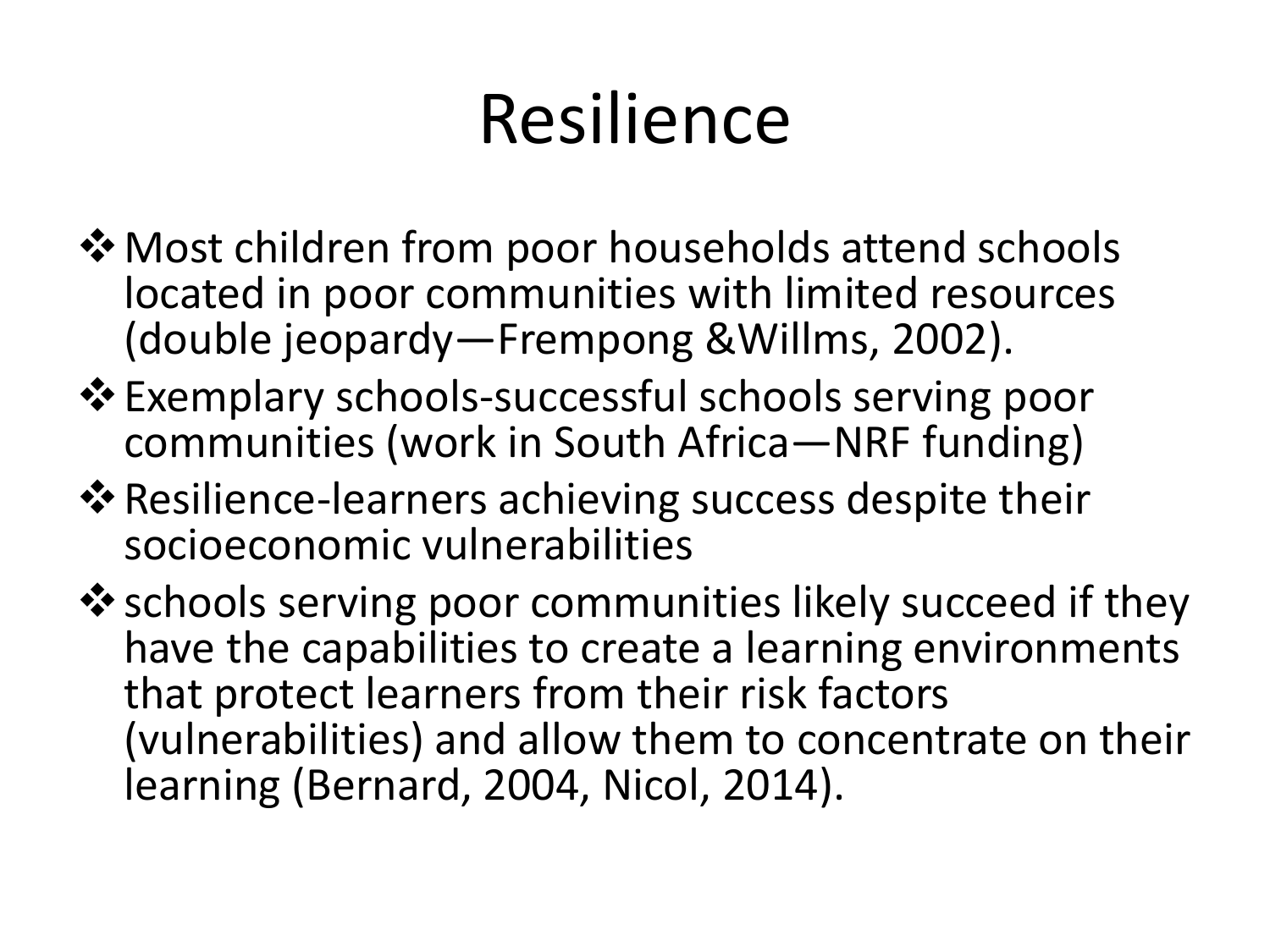# Resilience and school effect

- $\triangleright$  School effect research in the past four decade 50% of between school variance attributed to school improvement culture (Lee &Schute, 2010)
- $\triangleright$  School culture—values, beliefs and practices
- $\triangleright$  Nicoll (2014) successful schooling for the poor requires transformation reforms based on resilience and growth mindset
- $\triangleright$  This approach places emphasis on reform that protects learners from their vulnerabilities
- $\triangleright$  And help them to build skills such as confidence, making connections, setting goals, increasing well-being and understanding motivation (Murray et al, 2000)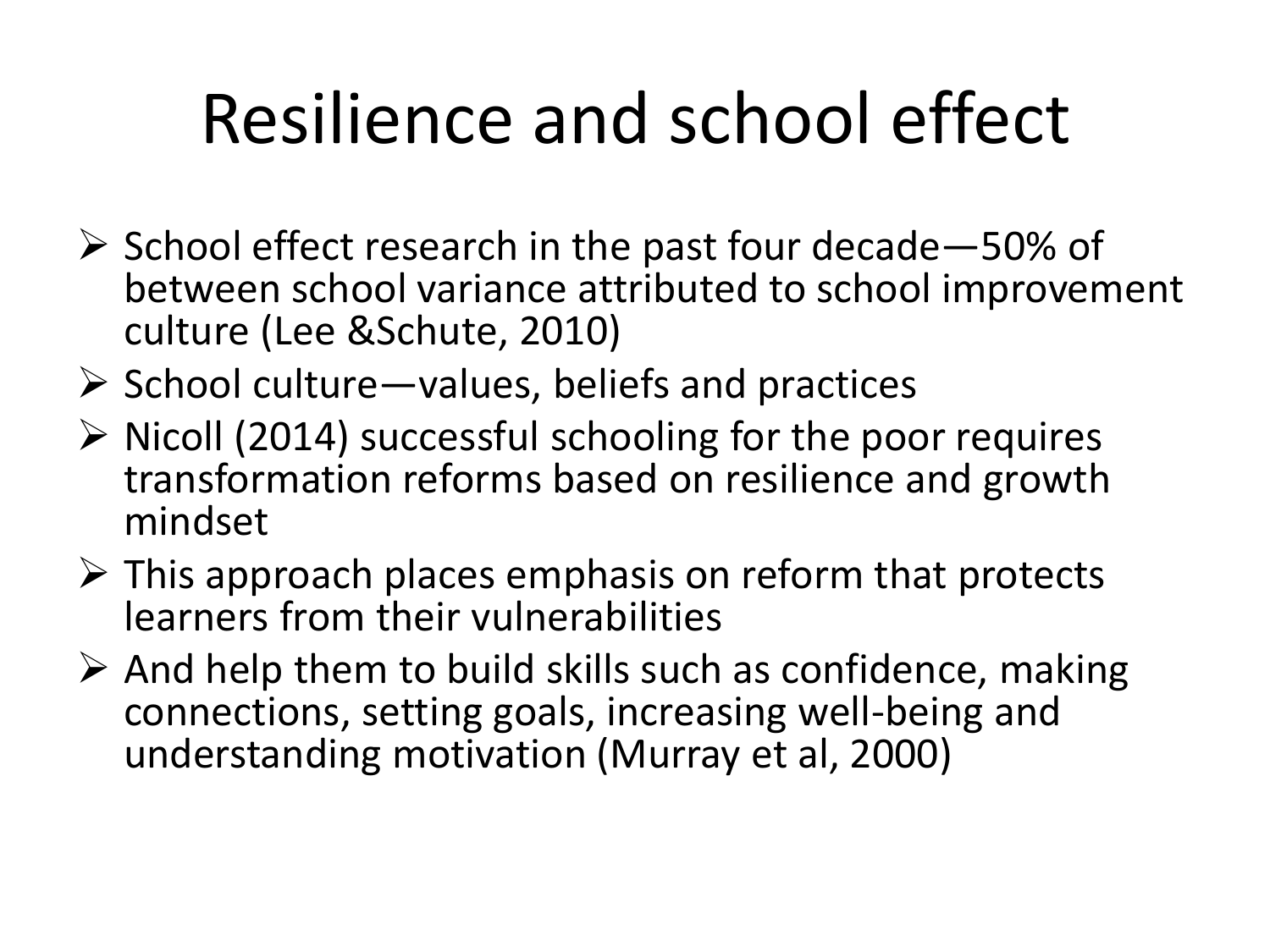### Defining resilient learners from TIMSS

- Aggregated learners responses to possession of resources such as TV, car, toilet et al at home
- Standardize the score (mean of zero and standard deviation of one)
- Grouped them into five poverty quintiles with learners with least assets in quintile one and the one in most assets in quintile five
- The poorest learners (quintiles 1 and 2) in no-fees schools (quintiles 1, 2, and 3) who scored above the South African average of 357 were classified as resilient
- About 11% of the learners (see Table 1 page 359)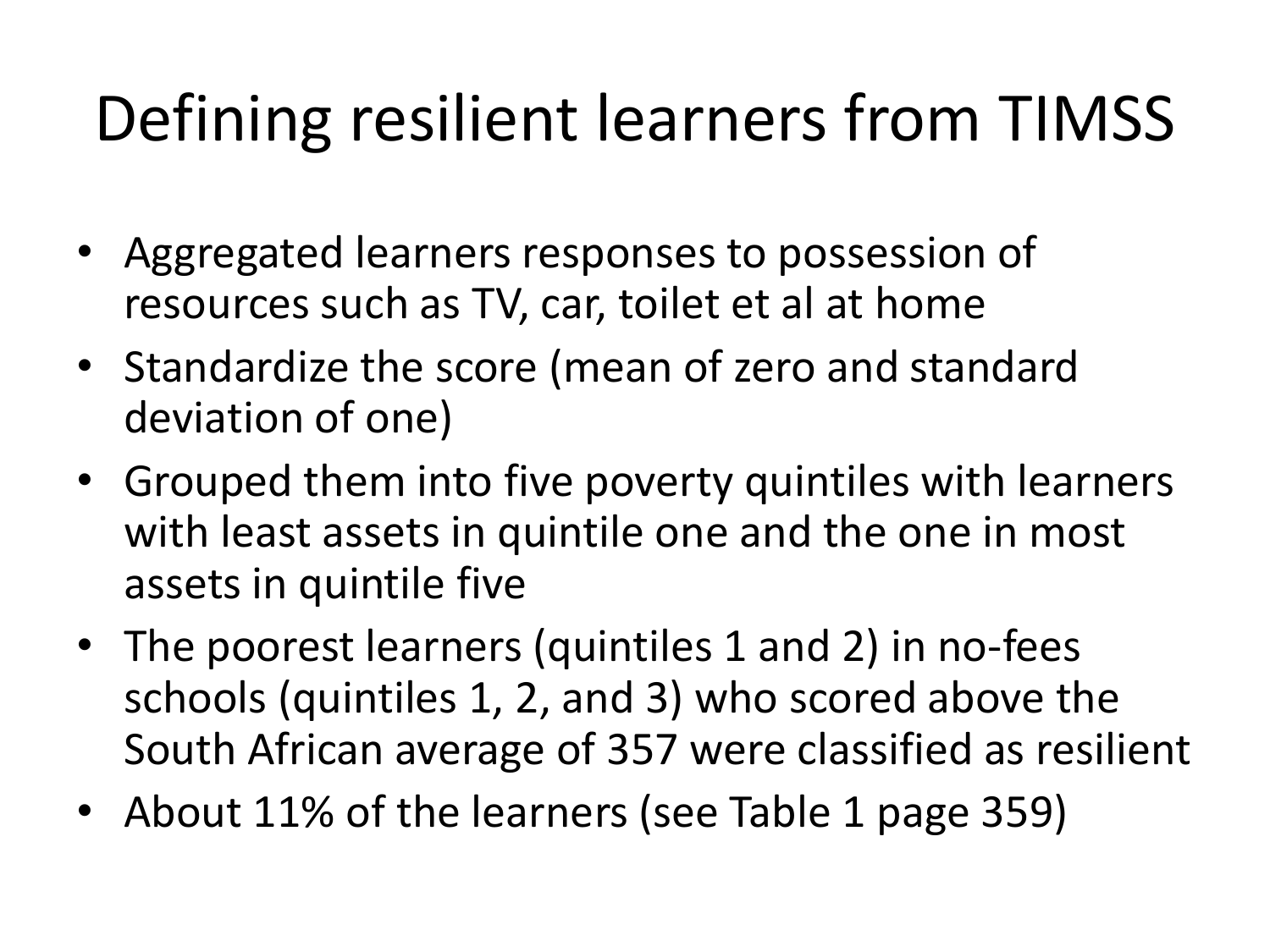#### **Descriptive profile of resilient learners (see Table 2 page 360 in paper)**

- $\checkmark$  Age profile similar to high performing public and private school (expected age 14-15yrs)
- $\checkmark$  Do not speak the language of test home
- $\checkmark$  Likely to be a girl from KZN
- $\checkmark$  Positive attitude towards mathematics and school in general
- $\checkmark$  Value the learning mathematics and aspire to have job that involve mathematics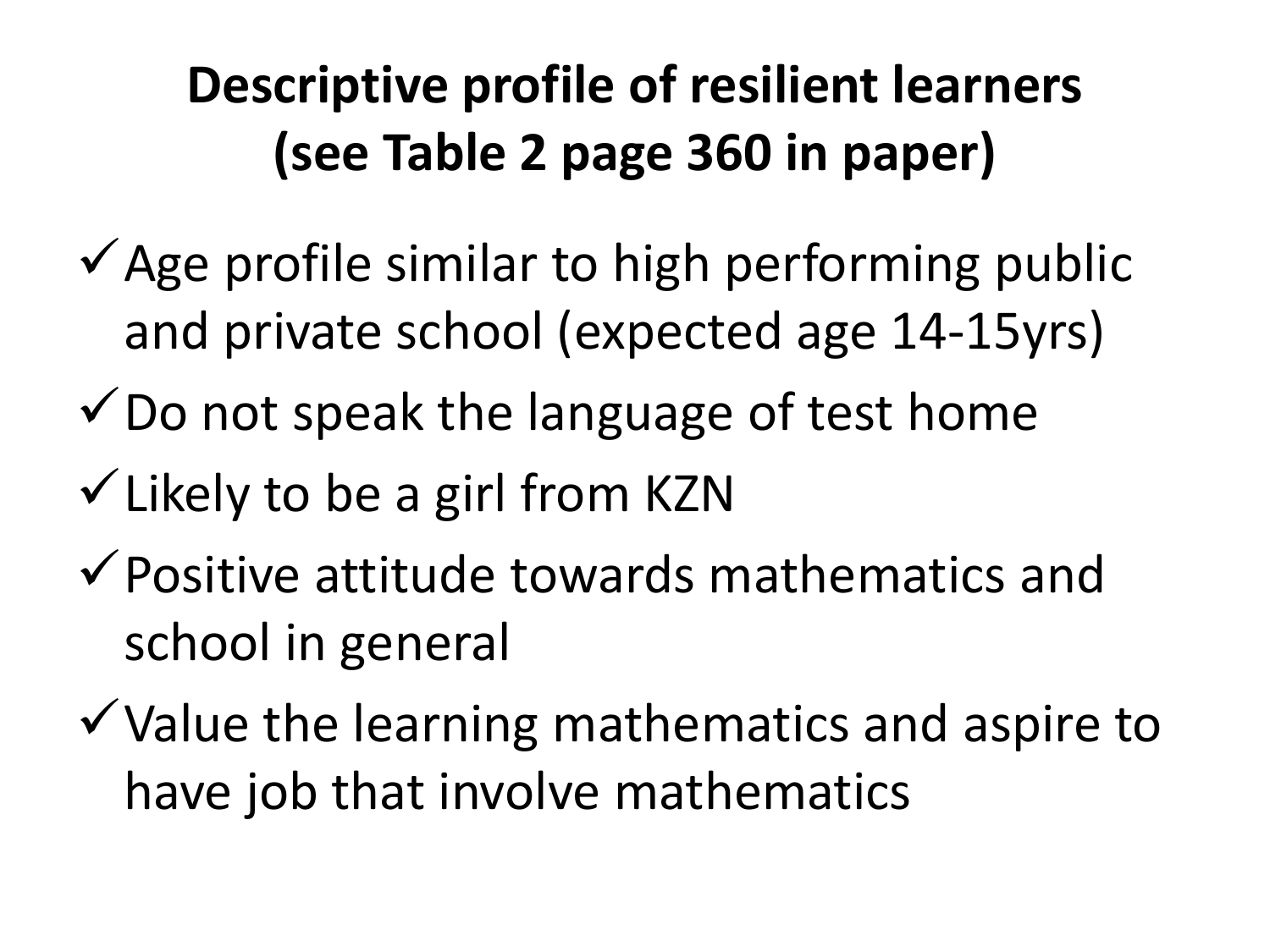### Further analysis

• Multilevel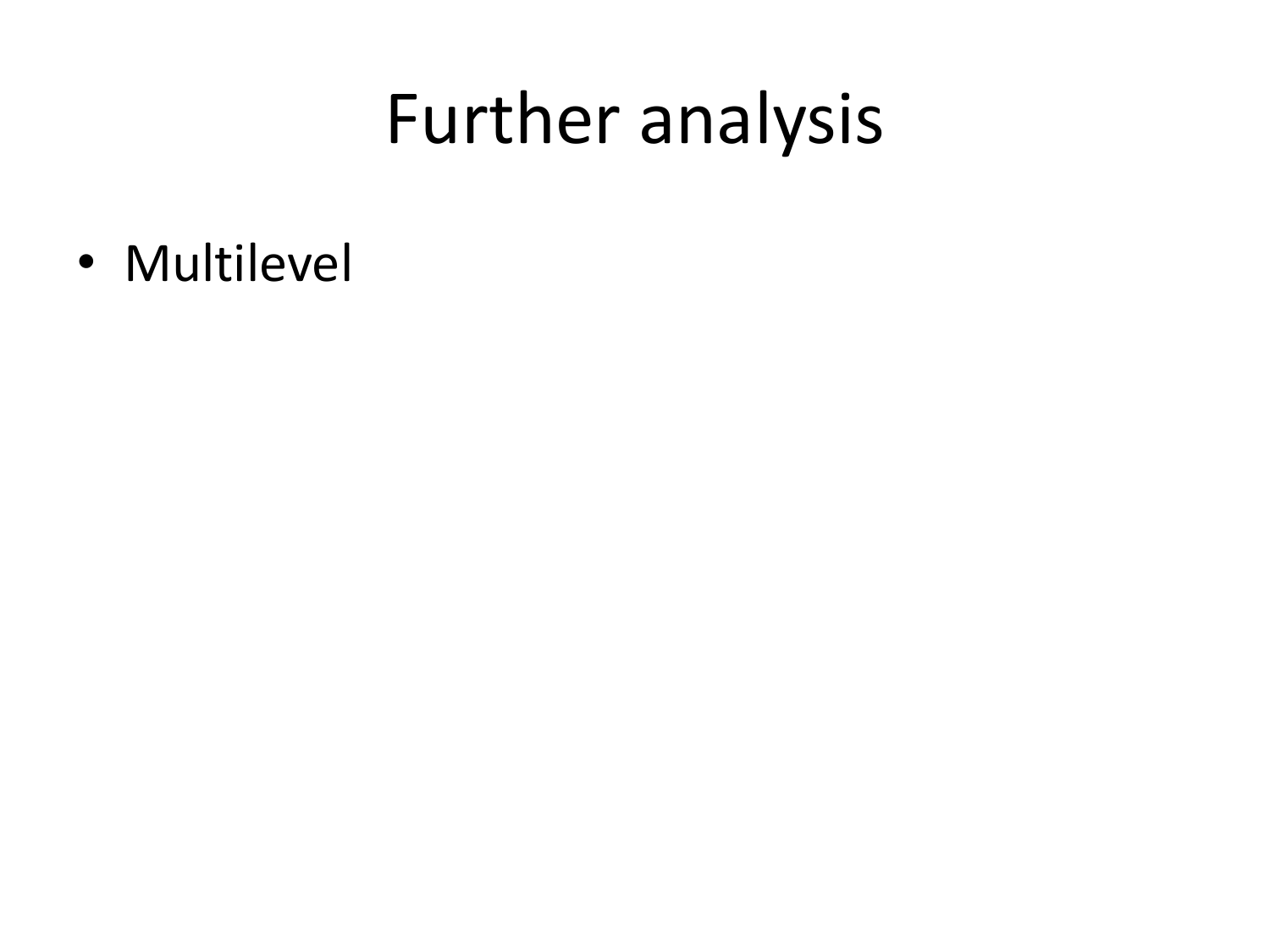# Multilevel model

- Multilevel model—the preferred analysis of school effect.
- Partition of total variation of school achievement into within and between variance
- School effect= proportion of variance between schools of similar students backgrounds
- South Africa public schools segregated by school poverty quintile (Quintlie 1-schools in poorest communities, Quintile\_5—schools in the affluent communities)
- Multilevel analysis by school poverty quintile allow us to identify exemplary schools serving poor communities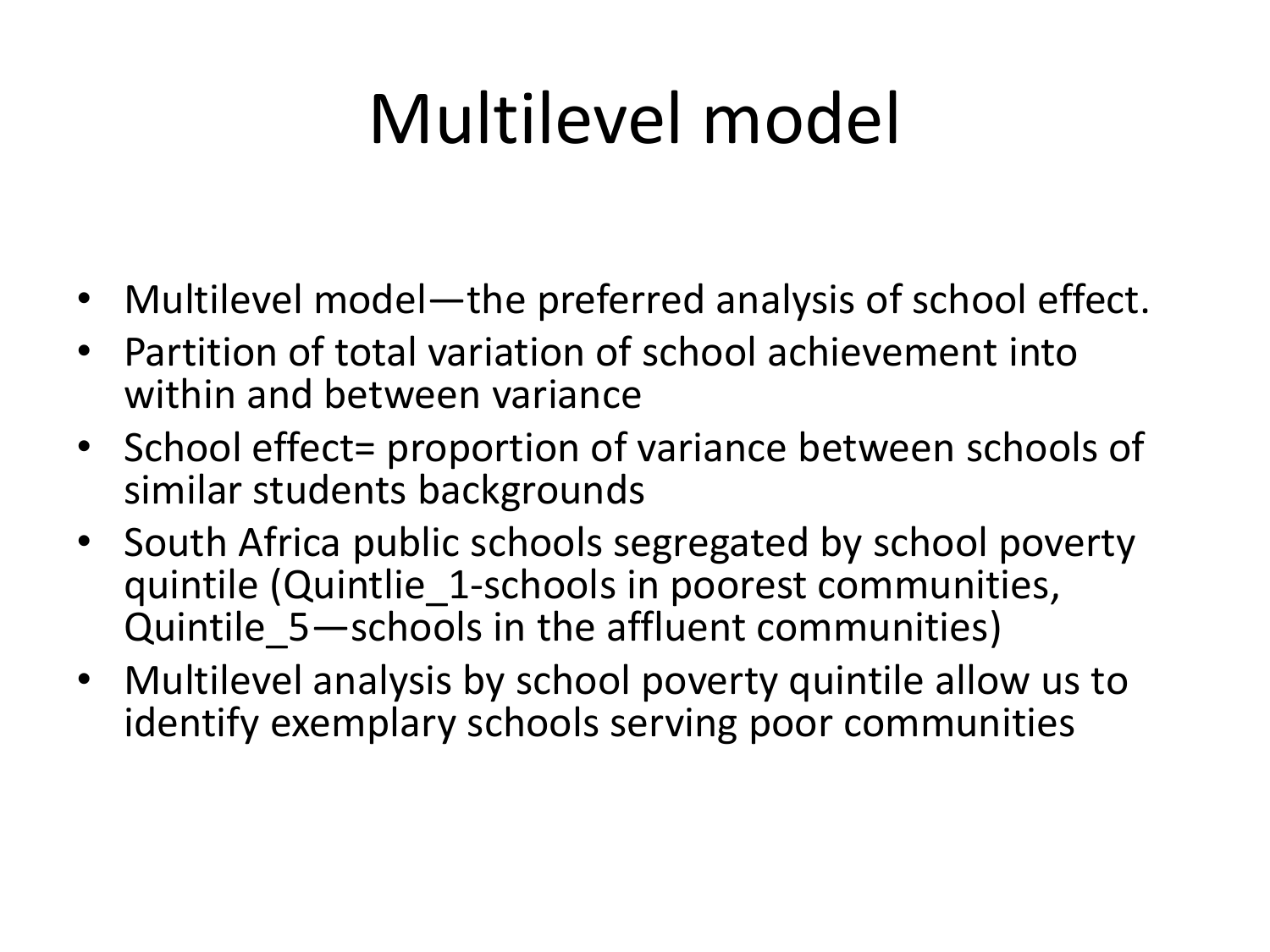# **School achievement differences by school poverty quintile**

**% of** 

| <b>School</b>                                         |                | <b>Achievement</b> | <b>Variance</b> | 70 VI<br>variation<br>between<br>schools |      |  |
|-------------------------------------------------------|----------------|--------------------|-----------------|------------------------------------------|------|--|
|                                                       |                |                    | Within          | <b>Between</b>                           |      |  |
| <b>Public</b><br>school<br>poverty<br>quintile<br>(Q) | Q1=poorest     | 323.7              | 2304.4          | 1130.7                                   | 32.9 |  |
|                                                       | Q <sub>2</sub> | 326.9              | 2497.6          | 654.4                                    | 20.8 |  |
|                                                       | Q <sub>3</sub> | 340.4              | 2229.0          | 856.5                                    | 27.8 |  |
|                                                       | Q <sub>4</sub> | 364.0              | 2407.5          | 1482.1                                   | 38.1 |  |
|                                                       | Q5=affluent    | 451.7              | 2867.5          | 5775.2                                   | 66.8 |  |
| Independent                                           |                | 474.2              | 2495.3          | 8646.3                                   | 77.6 |  |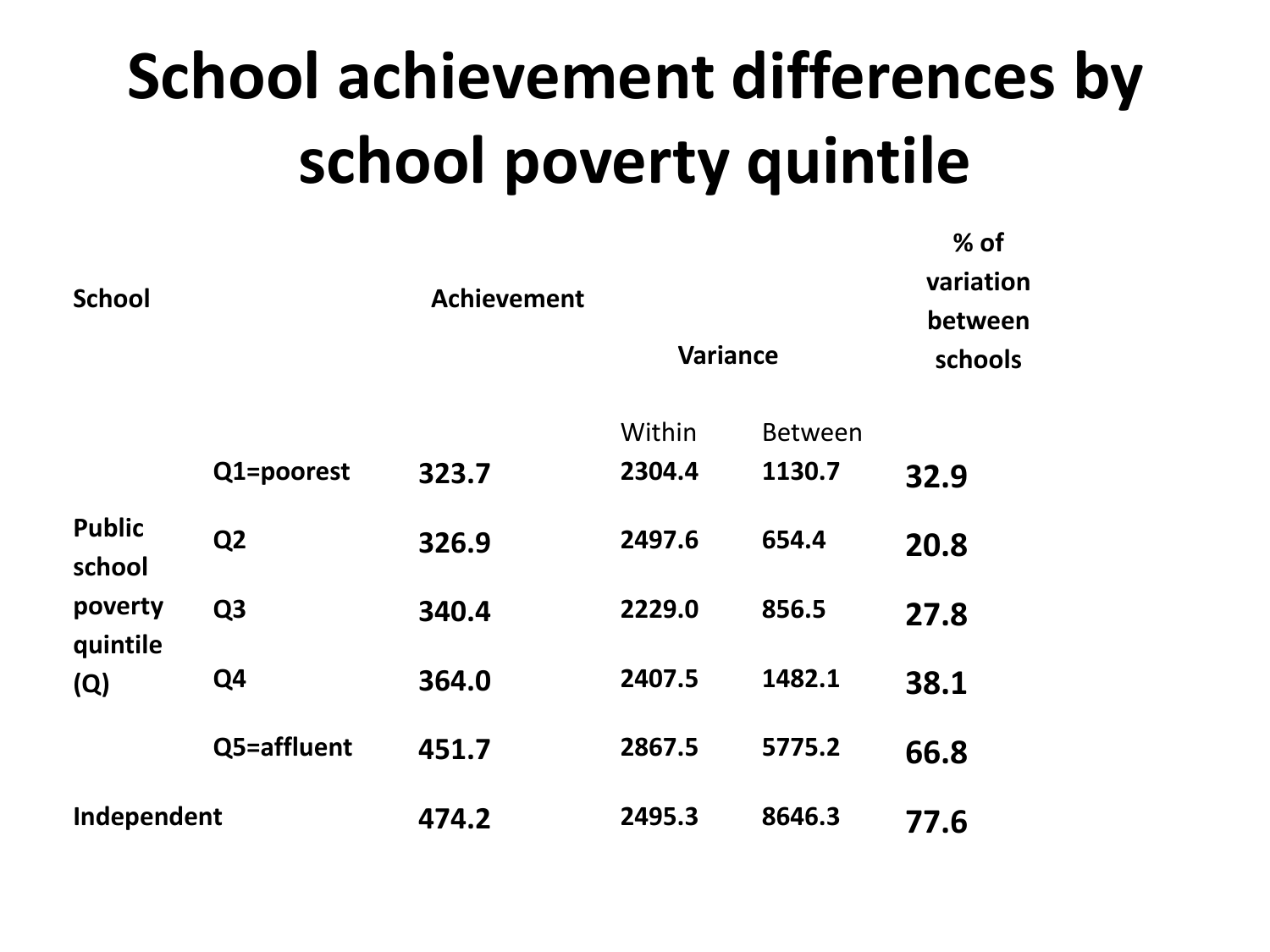#### **Profile of School mathematics achievement by school poverty quintile**

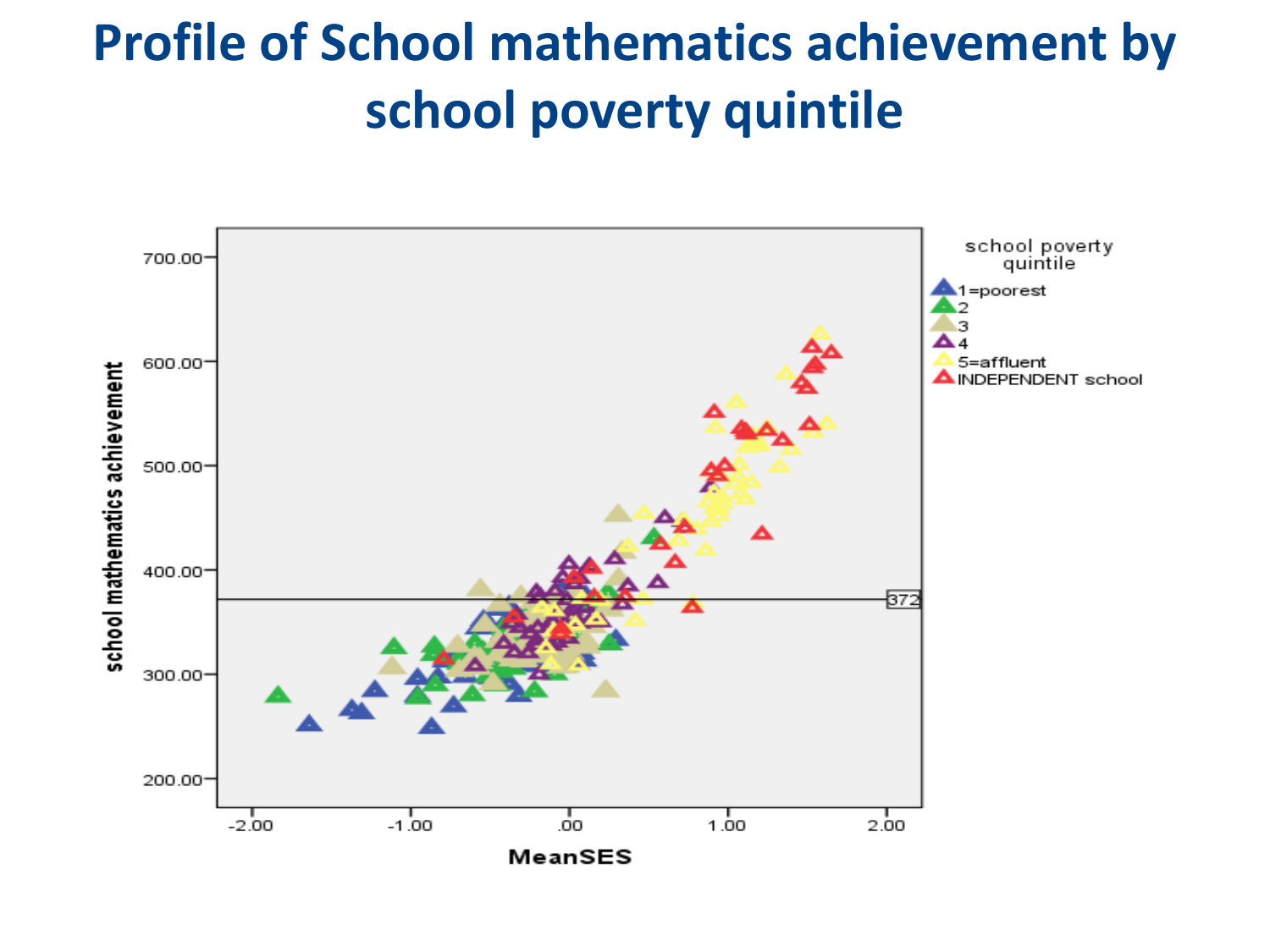#### **Correlation between learners' mathematics achievement and schooling characteristics**

| Variable                              | <b>School Poverty Quintile</b> |                |                |      |                |             |  |
|---------------------------------------|--------------------------------|----------------|----------------|------|----------------|-------------|--|
|                                       | Q1                             | Q <sub>2</sub> | Q <sub>3</sub> | Q4   | Q <sub>5</sub> | Independent |  |
| <b>STUDENTS BULLIED AT SCHOOL</b>     | 0.18                           | 0.17           | 0.18           | 0.26 | 0.19           | 0.32        |  |
| <b>STUDENTS LIKE LEARNING MATHS</b>   | 0.40                           | 0.40           | 0.32           | 0.21 | 0.08           | $-0.03$     |  |
| <b>STUDENTS VALUE LEARNING</b>        | 0.26                           | 0.25           | 0.19           | 0.10 | 0.06           | $-0.04$     |  |
| <b>MATHS -</b>                        |                                |                |                |      |                |             |  |
| <b>STUDENTS CONFIDENT IN</b>          | 0.28                           | 0.27           | 0.28           | 0.24 | 0.34           | 0.38        |  |
| <b>LEARNING MATHS -</b>               |                                |                |                |      |                |             |  |
| <b>STUDENTS ENGAGED IN</b>            | 0.23                           | 0.24           | 0.17           | 0.09 | $-0.03$        | $-0.08$     |  |
| <b>MATHEMATICS LESSONS -</b>          |                                |                |                |      |                |             |  |
| <b>TEACHERS REPORT PROBLEMS</b>       | $-0.13$                        | 0.07           | 0.02           | 0.38 | 0.56           | 0.43        |  |
| <b>WITH WORKING CONDITIONS -</b>      |                                |                |                |      |                |             |  |
| SAFE AND ORDERLY SCHOOL -             | $-0.14$                        | $-0.05$        | 0.02           | 0.15 | 0.51           | 0.14        |  |
| <b>TEACHERS CAREER SATISFACTION -</b> | $-0.11$                        | 0.05           | 0.00           | 0.02 | 0.12           | 0.51        |  |
| <b>INSTRUCTION AFFECTED BY</b>        | $-0.12$                        | $-0.11$        | $-0.07$        | 0.08 | 0.55           | 0.51        |  |
| <b>MATHEMATICS RESOURCE</b>           |                                |                |                |      |                |             |  |
| <b>SHORTAGES -</b>                    |                                |                |                |      |                |             |  |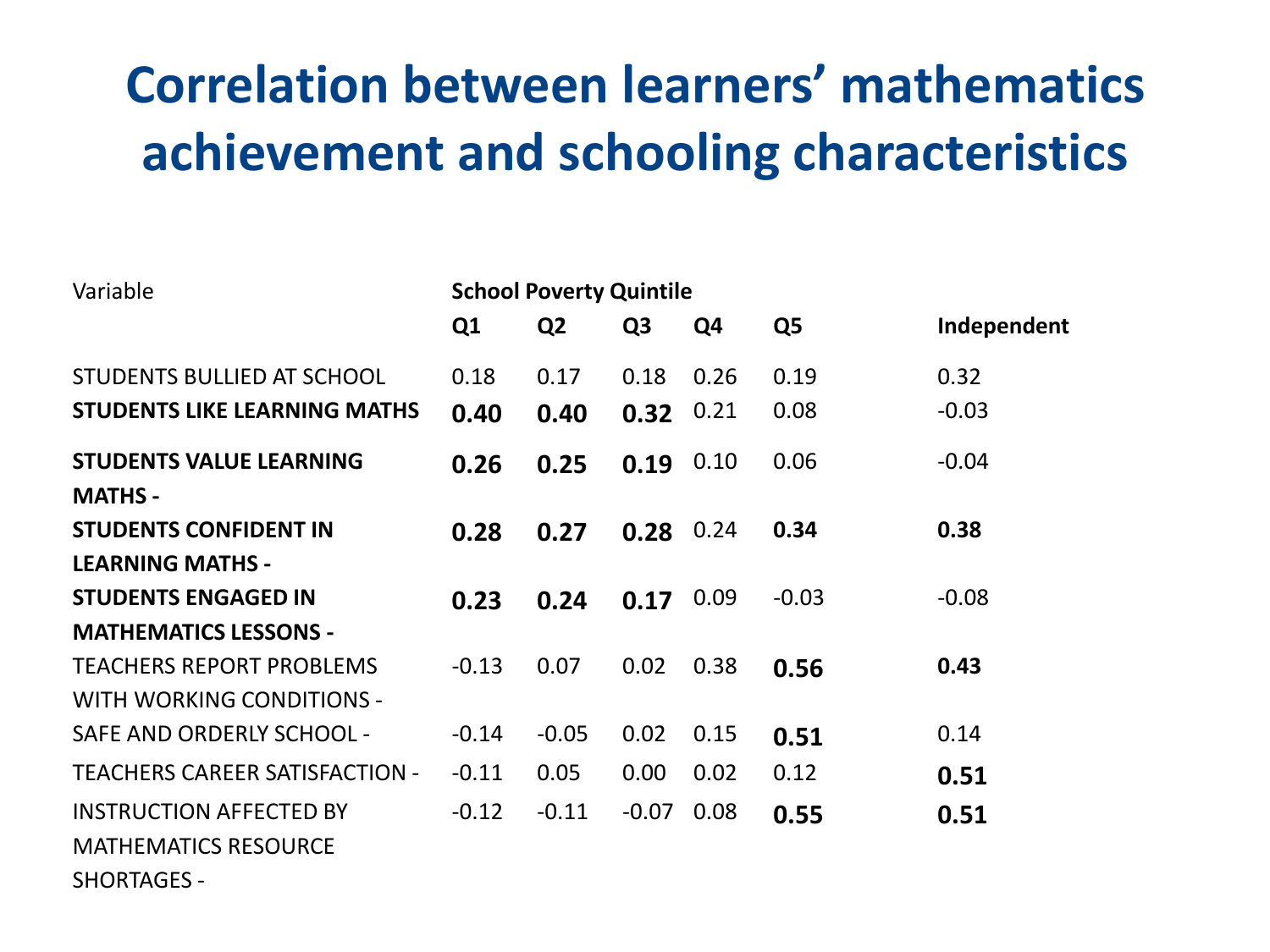# Key Findings

- There are a few schools serving poor communities in South Africa making significant difference on learners' mathematics achievement
- These schools achieve success largely through the development of the non-cognitive skills of their learners
- The need for the South Africa education policy to direct attention to schooling practices that help learners develop these skills.

•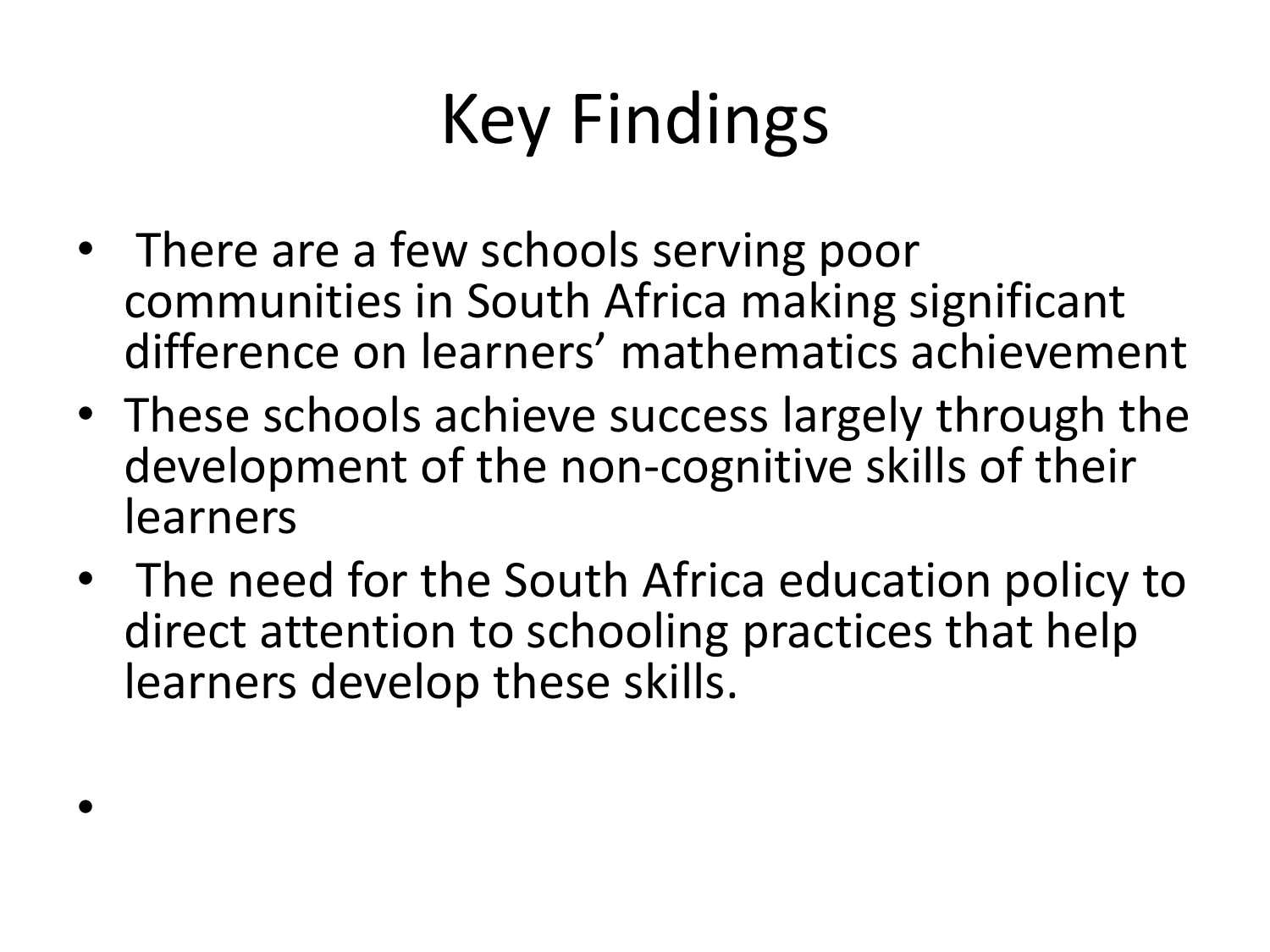#### **Concluding remarks**

- The current South Africa policy to improve schooling outcomes for the poor seems to emphasise the lack of resources in schools serving these learners.
- The general assumption is that improved access to resources to school serving the poor would lead to successful schooling outcomes of these learners.
- The need for a policy alternative from the resilience perspective to pay attention to professional development initiatives that provide capabilities for schools to develop a caring and enabling environment for students to develop confidence in learning.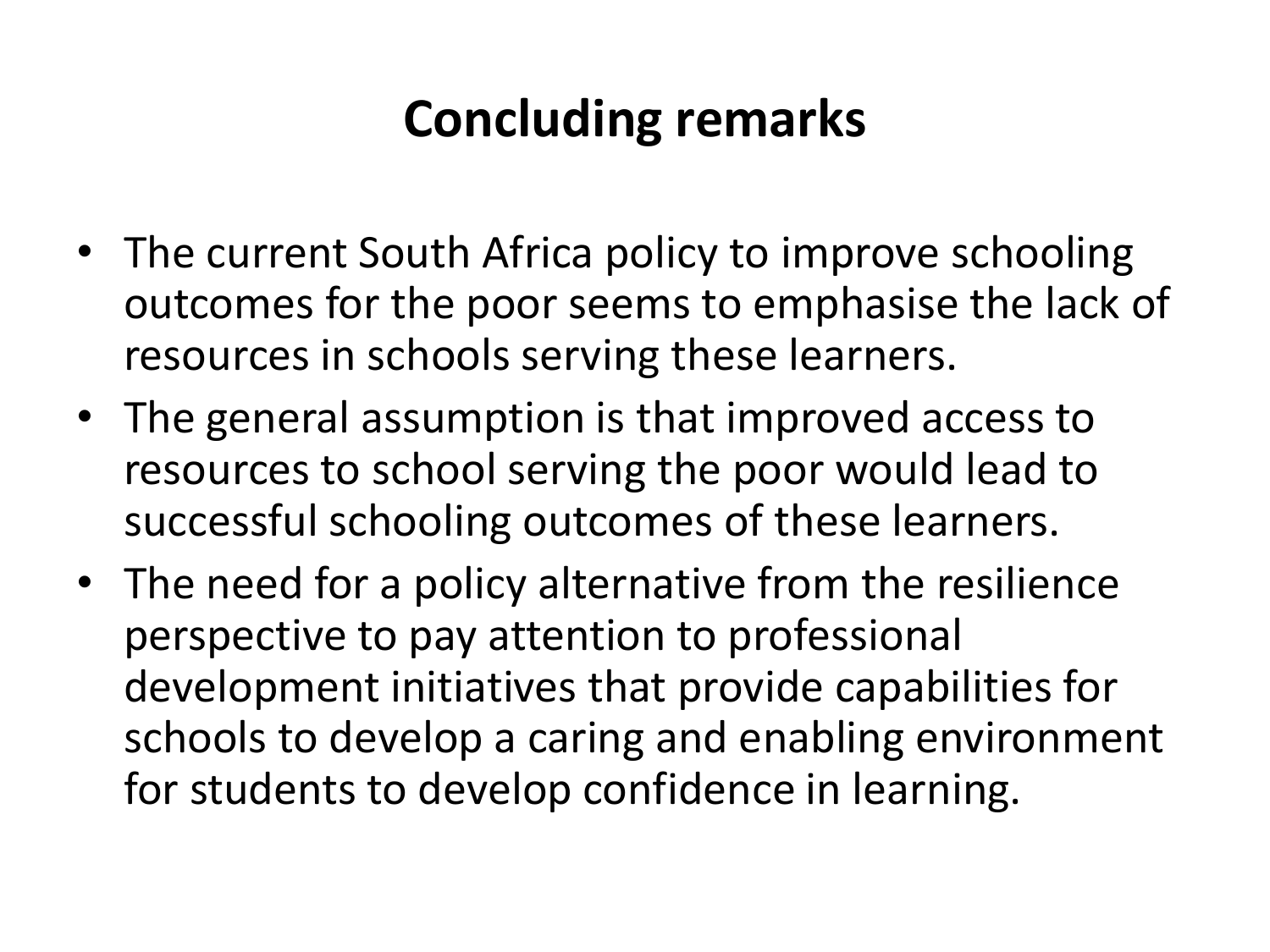### THE END---THANKS

# RESILIENT

. I can stick at something I can set targets and practise I have a positive attitude find interest in what I am doing

#### **TAM A RESILIENT LEARNER**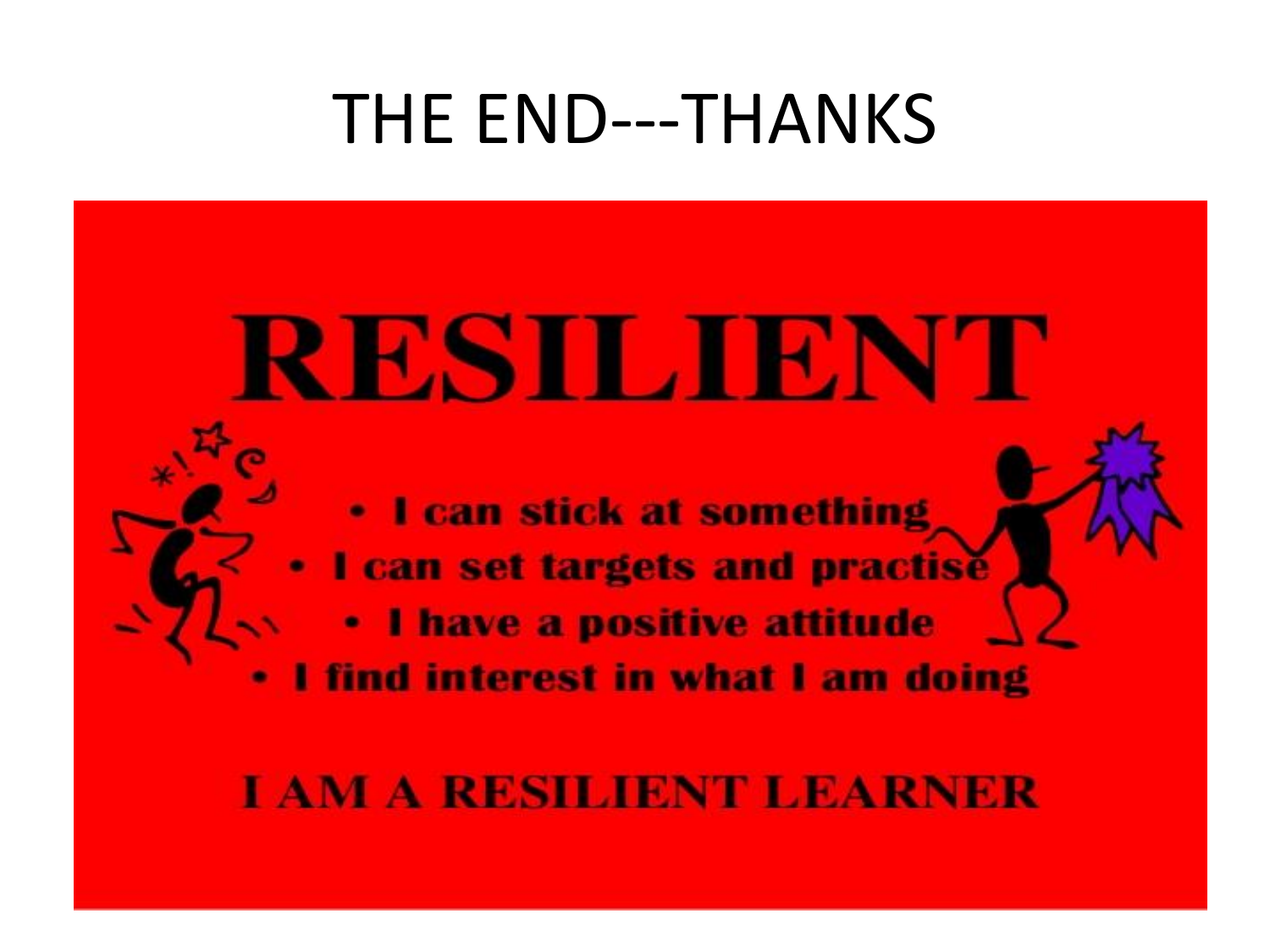## References

- Benard, B. (2004). *Resiliency: What we have learned*. San Francisco: **WestEd**
- $\checkmark$  Nicoll, W.G. (2014) Developing Transformative Schools: A Resilience-Focused Paradigm for Education. The International Journal of Emotional Education. Vol. 6(1), pp 47-65.
- $\checkmark$  Dweck, C.S. (2006). Mindset: the new psychology of success. New York: Ballentine Books
- $\checkmark$  Yu, K. & Frempong, G. & Winnaar, L (2015) Improving learner achievement in South Africa: A policy proposition for a growth mindset approach to enhance learner support at basic education. (HSRC Policy Brief, February).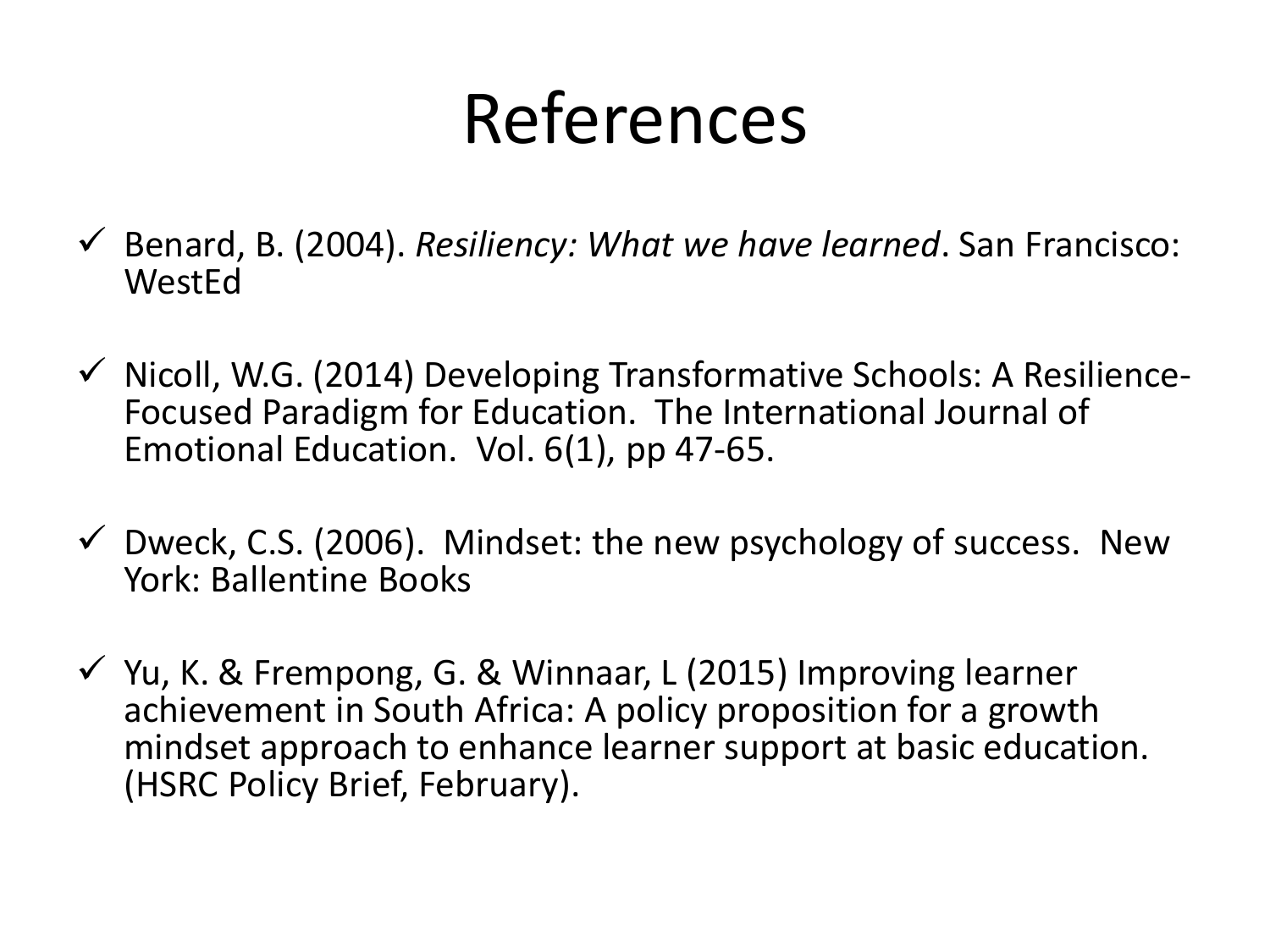### Cognitive skills derived variables

- STUDENTS LIKE LEARNING MATHEMATICS STUDENTS LIKE LEARNING MATHEMATICS scale was based on students' degree of agreement with six statements, such as "I enjoy learning mathematics" and "I learn many interesting things in mathematics."
- STUDENTS VALUE LEARNING MATHEMATICS The Students Value Mathematics scale asked the eighth grade students about six different aspects of valuing mathematics, including "I think learning mathematics will help me in my daily life" and "I need to do well in mathematics to get the job I want."
- STUDENTS CONFIDENT IN LEARNING MATHEMATICS The Students Confident in Mathematics scale includes seven statements, such as "Mathematics is harder for me than for many of my classmates" (reverse coded) and "My teachers tells me I am good at mathematics." Internationally, just one-third of the fourth grade students expressed confidence in their mathematics ability, but their mathematics achievement was higher than for the Somewhat Confident students
- STUDENTS ENGAGED IN MATHEMATICS LESSONS Students Engaged in Mathematics Lessons scale asked how much students agreed with five statements, such as "I know what my teacher expects me to do" and "I am interested in what my teacher says."